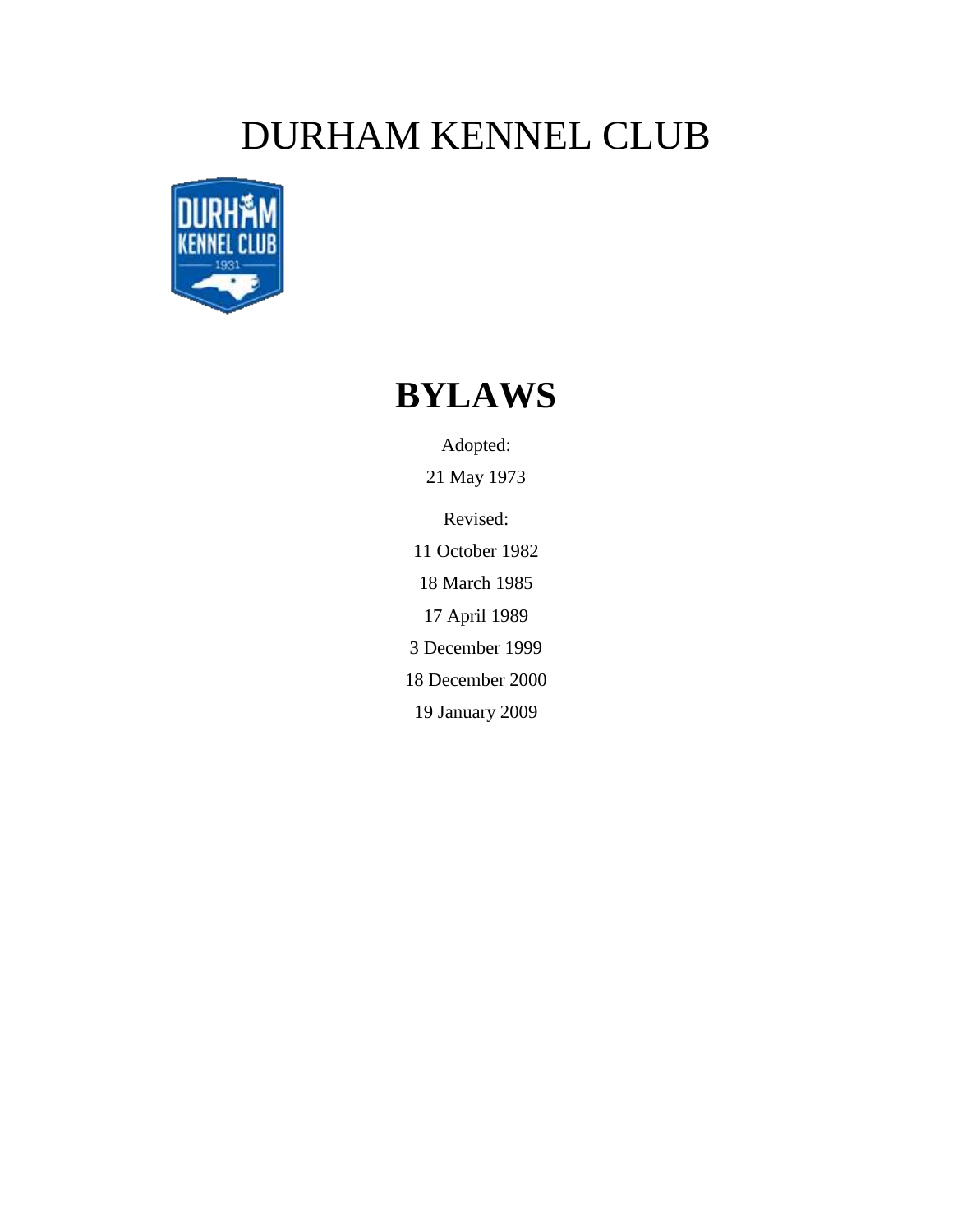| Article III. Directors, Officers and Other Positions of Responsibility 9 |  |
|--------------------------------------------------------------------------|--|
|                                                                          |  |
|                                                                          |  |
|                                                                          |  |
|                                                                          |  |
|                                                                          |  |
| Section 6. Staggered Terms of Members of the Board of Directors.  10     |  |
|                                                                          |  |
|                                                                          |  |
|                                                                          |  |
|                                                                          |  |
|                                                                          |  |
|                                                                          |  |
|                                                                          |  |
|                                                                          |  |
|                                                                          |  |
|                                                                          |  |
|                                                                          |  |
|                                                                          |  |
|                                                                          |  |
|                                                                          |  |
|                                                                          |  |
|                                                                          |  |
|                                                                          |  |
|                                                                          |  |
|                                                                          |  |
|                                                                          |  |
|                                                                          |  |
|                                                                          |  |
|                                                                          |  |
|                                                                          |  |

# **TABLE OF CONTENTS**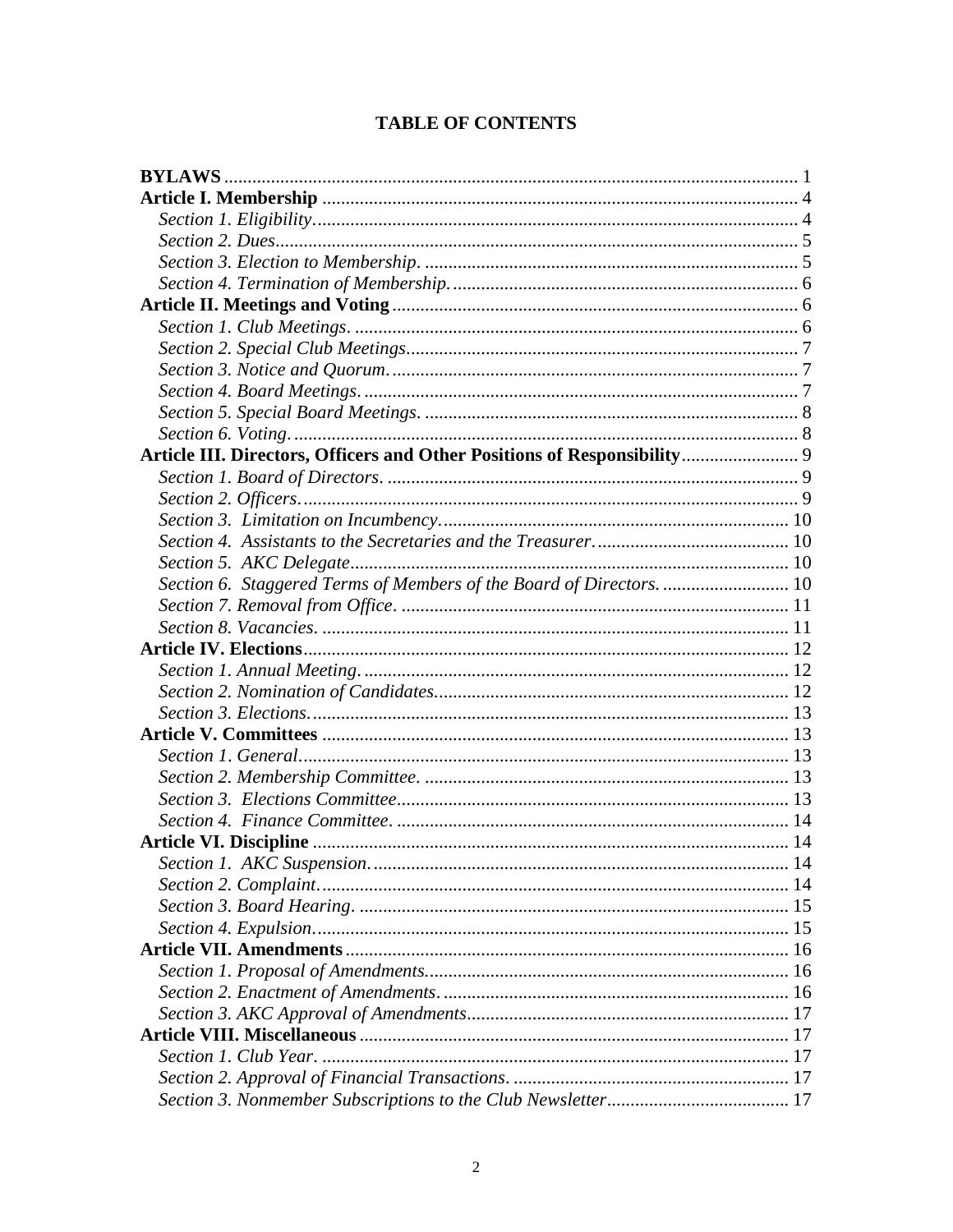| Section 5. Meetings of the Board via Telephonic or Audiovideo Conferencing 18 |  |
|-------------------------------------------------------------------------------|--|
|                                                                               |  |
|                                                                               |  |
|                                                                               |  |
|                                                                               |  |
|                                                                               |  |
|                                                                               |  |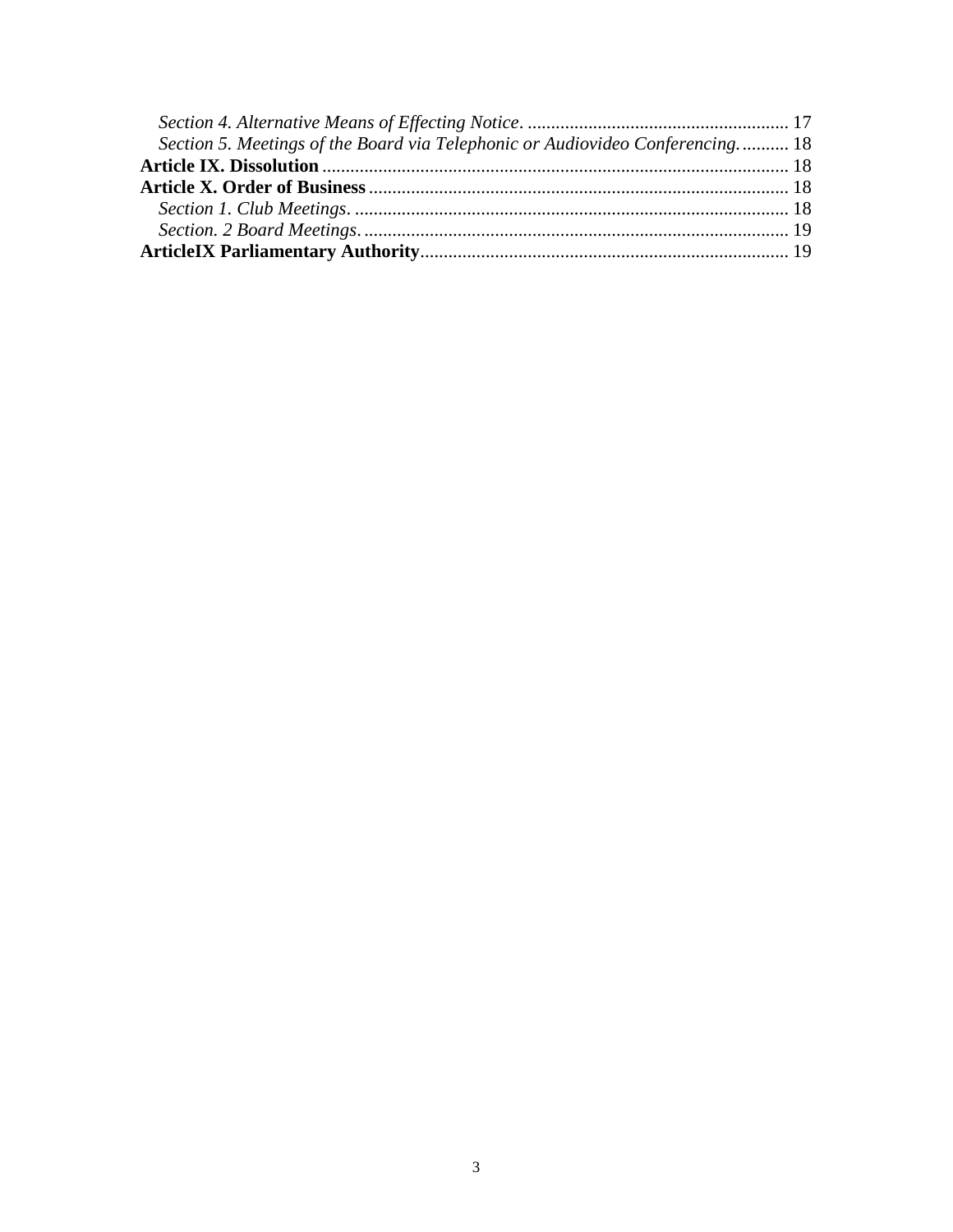# **Article I. Membership**

<span id="page-3-1"></span><span id="page-3-0"></span>*Section 1. Eligibility*.

Membership is open to all persons who are in good standing with the American Kennel Club (AKC) and who subscribe to the purposes of this club. The club's primary purpose is to represent breeders and exhibitors in Durham, North Carolina and the surrounding area, but eligibility for membership is not restricted to residents of that area. There are four classes of membership: candidate member, member, junior member and life member.

(a) Candidate Member. This class of membership is open to any person who wishes to become a member of the club. Candidate members are subject to payment of dues and may exercise and enjoy some privileges of membership but may not hold elective office or vote upon matters that come before the membership.

(b) Member. This class of membership is open to any candidate member, 18 years of age and older, who has attended at least two member meetings, assisted with at least two club functions, has two members as sponsors and has shown an active interest in promoting the goals and objectives of the club. In addition, any person who has previously been a member and whose membership was terminated by means other than expulsion may, by paying membership dues and submitting an application for membership, be reinstated as a member. Members are subject to the payment of dues. Members in good standing may exercise and enjoy all the privileges of membership, including holding office and voting upon matters that may come before the membership. A member is in good standing if the member is (i) not in arrears in payment of dues and (ii) not under a disciplinary suspension as provided for in art. VI.

(c) Junior Member. This class of membership is open to any person who is eligible to compete in AKC Junior Showmanship events (currently, greater than eight and less than 18 years of age), who has shown an active interest in the goals and objectives of the club. Junior members are subject to payment of dues.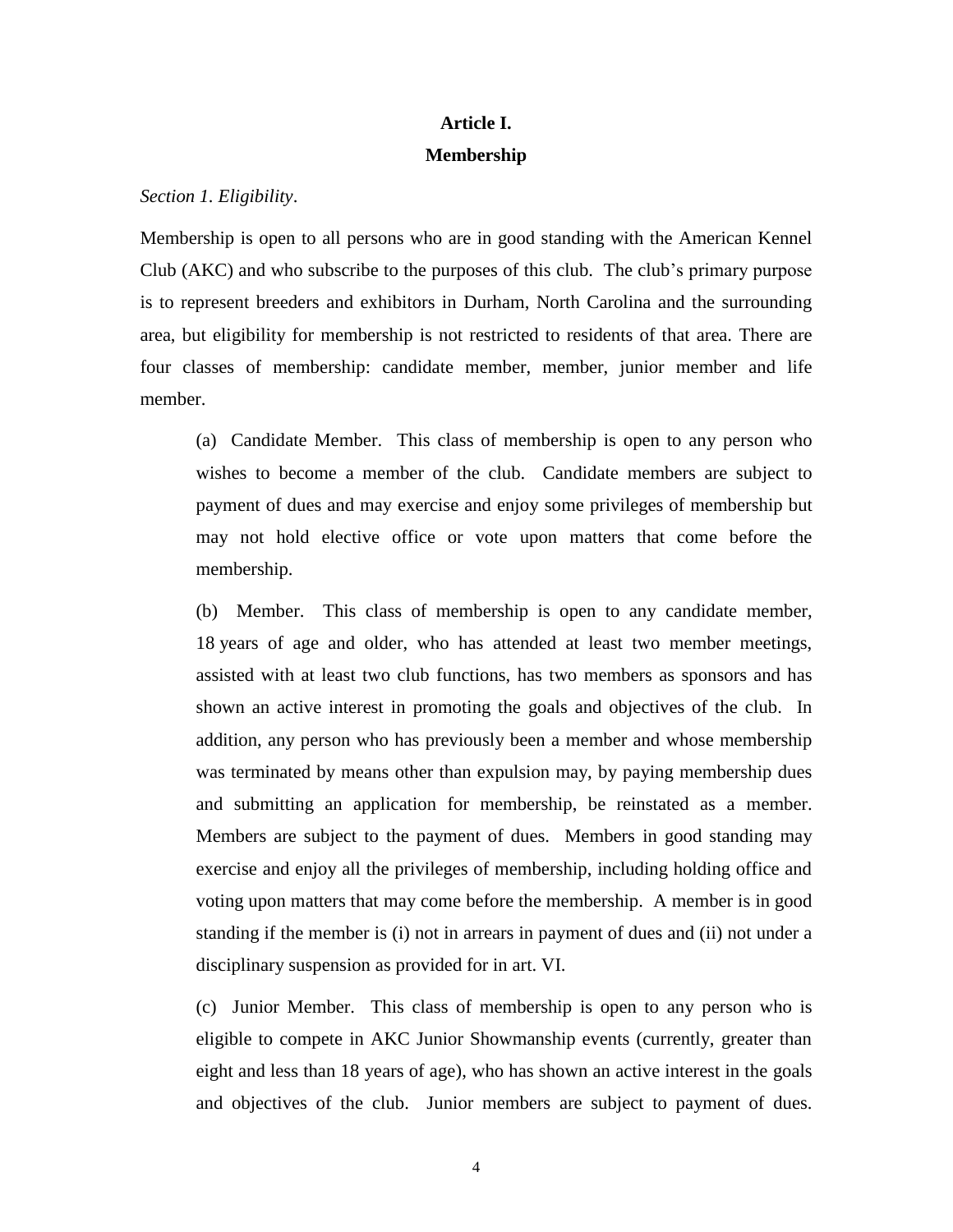Junior members may exercise and enjoy some privileges of membership except holding office and voting upon matters that may come before the membership. Upon attaining the age of 18 years, a junior member becomes a candidate member.

(d) Life member. This class of membership may be conferred upon a member in recognition of exemplary contributions to the club. The board of directors (the board) may nominate candidates for this honor. In addition, any member may submit a nomination in writing to the recording secretary for the board's consideration. The board will consider such nominations at its next regular meeting. If the board determines that a nominee is deserving of life membership, it will submit its recommendation to the membership at a regular club meeting. Life members may exercise and enjoy all the privileges of membership. Life members are not subject to payment of dues.

# <span id="page-4-0"></span>*Section 2. Dues*.

The board will from time to time set the amount of annual membership dues. The dues may vary for the various classes of membership. The annual dues for the membership class paying the highest rate of dues may not exceed \$100 without the prior approval of the membership. Membership dues are payable on or before 1 June of each year. A member of any class joining the club after 1 January and before 1 June will pay one half of the annual dues applicable to that membership class for the remainder of the membership year. The April newsletter will have a dues reminder. The May and June newsletters will provide a form to accompany the dues remittance.

#### <span id="page-4-1"></span>*Section 3. Election to Membership*.

Each applicant for candidate membership, junior membership or membership will complete an application form, approved by the board, to the membership chairman. The form will contain a provision that the applicant agrees to abide by the club bylaws and rules of the AKC. Applications for membership, but not candidate or junior membership, will identify two members sponsoring the applicant. Applicants will deliver the completed application form and a remittance in the amount of the dues payable for the current year to the membership chairman. The membership chairman will present the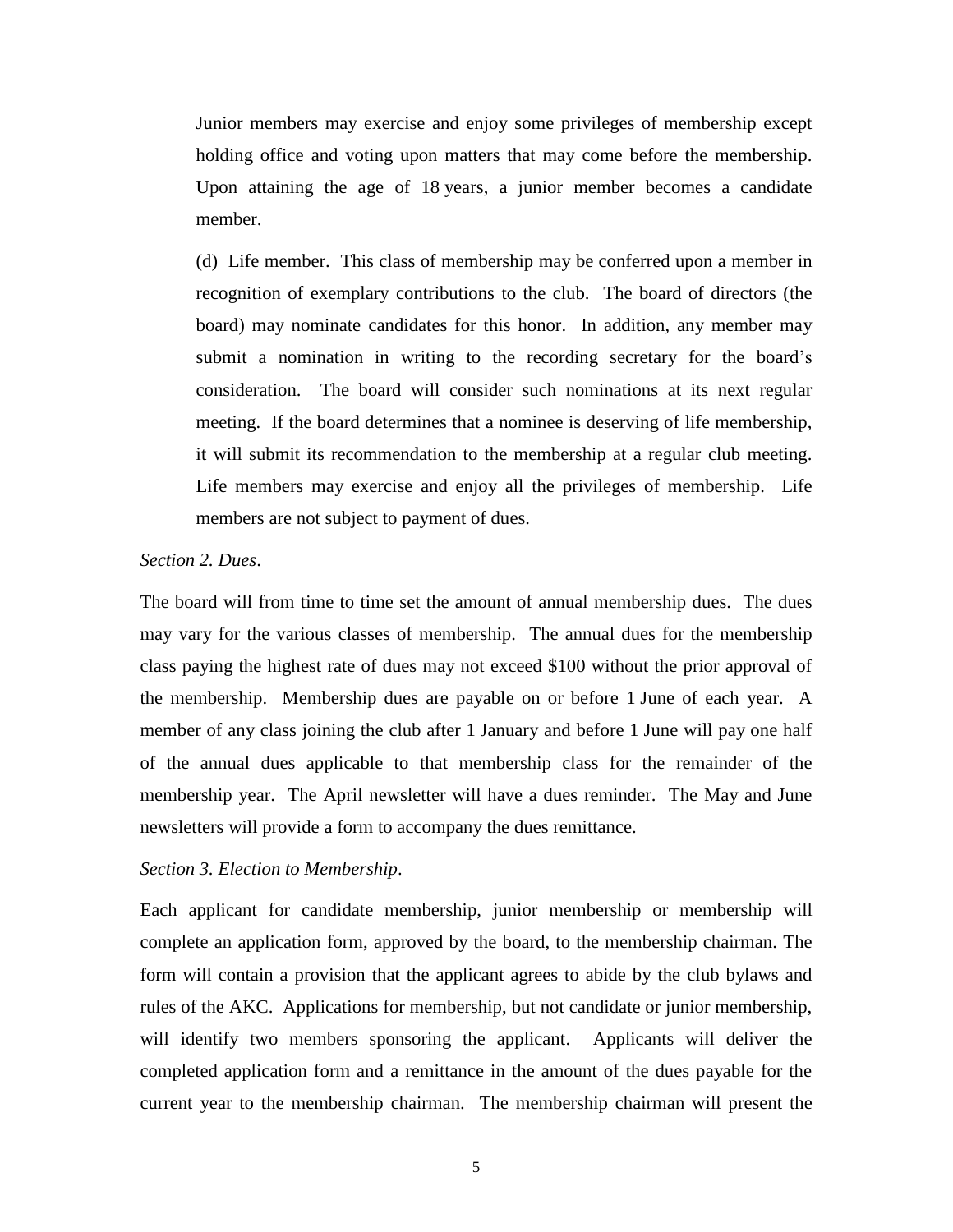names of applicants for membership to the board for review as soon as their respective applications are complete. The board will consider each application and, at the next regular club meeting, will recommend to the membership whether the applicant should be considered for membership. The membership chairman will cause to have published the names of applicants to be voted on in the same edition of the club newsletter that contains the announcement of the club meeting at which the voting will take place. The affirmative votes of three quarters of the members present and voting at that meeting are required to admit a new member or candidate member. An applicant for membership whose application has been rejected may reapply after six months from such rejection. Immediately after acceptance or rejection of an applicant, the membership chairman, will notify the applicant of the action taken by the membership.

# <span id="page-5-0"></span>*Section 4. Termination of Membership.*

Membership may be terminated as follows:

- (a) By resignation. A member of any class may resign from the club upon written notice to the recording secretary. No member may resign when in debt to the club. Obligations other than dues are a debt to the club and must be paid in full before a resignation will be accepted.
- (b) By lapse. A membership of any class will be considered as lapsed and automatically terminated if the dues of the member in question remain unpaid 30 days after the first day (1 June) of the fiscal year (i.e. 1 July). However, the board may grant an additional 90 days of grace to a delinquent member in meritorious cases
- (c) By expulsion. A membership of any class may be terminated by expulsion as provided for in art. VI.

# **Article II.**

## **Meetings and Voting**

#### <span id="page-5-2"></span><span id="page-5-1"></span>*Section 1. Club Meetings*.

Meetings of the club will be held at the clubhouse or other appropriate venue within the greater Durham area on the third Monday of each month, with the exception of June and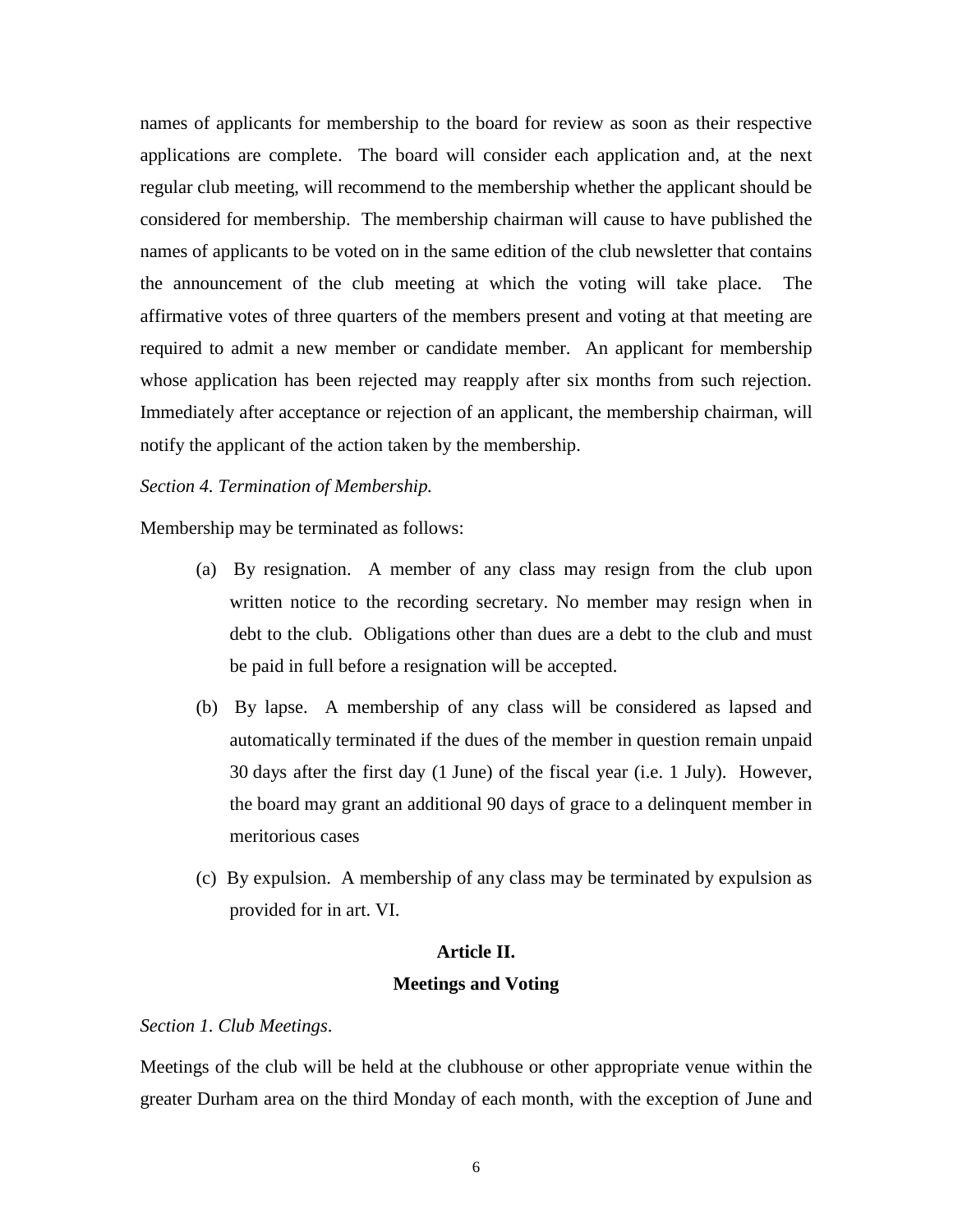July, at such hour and place as the board may designate. The board may, for good cause, set a different date for a club meeting.

# <span id="page-6-0"></span>*Section 2. Special Club Meetings*.

The board, the president, or five other members may call a special club meeting. The recording secretary will give notice of a special club meeting as provided for in § 3 of this article. A special club meeting will be held in the Durham area at such place, date, and hour as the person calling the meeting may designate. There may be no less than ten days between the date that the recording secretary gives notice of a special club meeting and the date of that meeting.

# <span id="page-6-1"></span>*Section 3. Notice and Quorum*.

The recording secretary will cause to have published, in the edition of the club newsletter published the month before the scheduled date, the date, hour, and place of a club meeting. In the case of a special club meeting or of a regular club meeting at which business requiring special notice is to be transacted, the recording secretary will give written notice of the date, hour, place and purpose(s) of the meeting at least ten days and not more than 15 days before the scheduled date of the meeting. The agenda at a special club meeting may contain only those matters specified in the notice of the meeting. The presence of twenty percent of the members constitutes a quorum.

# <span id="page-6-2"></span>*Section 4. Board Meetings*.

The board will hold regular meetings during the months of June, August, September, November, February, and April in the greater Durham area at such times and places as the board may designate. The president may change the date, time or place of a regular board meeting before transmission of the notice of the meeting. The board may resolve at any regular meeting to cancel the next regular meeting. The recording secretary will give written notice of board meetings to the members of board at least five days before the date of the meeting. The presence of a majority of board members then in office constitutes a quorum.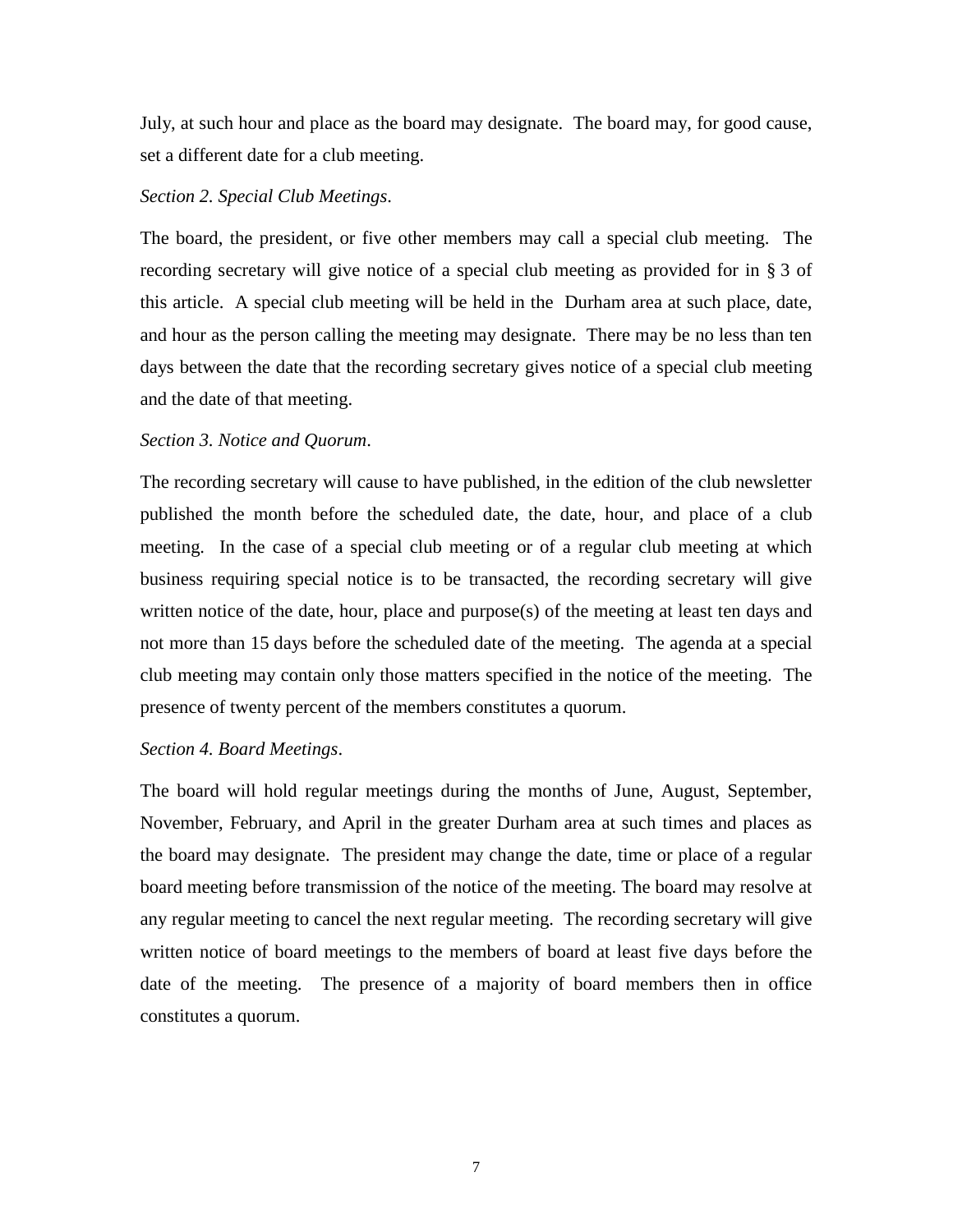#### <span id="page-7-0"></span>*Section 5. Special Board Meetings*.

The president, or any other three members of the board, may call a special meeting of the board. A special meeting will be held in the greater Durham area at such place, date, and hour as the person calling the meeting may designate. The recording secretary will give written notice of such meeting at least three days and not more than 10 days before the date of the meeting. The notice of a special board meeting will state the purpose of the meeting and that no other business will be on the agenda. The presence of a majority of board members then in office constitutes a quorum.

#### <span id="page-7-1"></span>*Section 6. Voting*.

(a) Each member who is present and is in good standing, as prescribed in art. 1 § 1(b), has one vote upon each matter, including election of club officers and directors, submitted to a vote at any club meeting. Absentee and proxy voting is not permitted.

(b) Voting to elect candidate members as members, to elect board members and the AKC delegate, to remove from office a board member, to expel a member, to amend the articles of incorporation or bylaws and to decide any other matter that the board considers warrants such a procedure will be by secret, written ballot. Voting on other matters brought before the membership will be by voice vote or show of hands.

(c) For votes to approve candidate members as members, the membership committee and, for elections and votes to amend the articles of incorporation or bylaws, the elections committee will and, for votes to elect members of the board, AKC delegate and to amend the articles of incorporation or bylaws, the elections committee will: (i) prepare ballots; (ii) verify those eligible to vote; (iii) rule on any questions on voting procedures; (iv) count ballots; and (v) report the results to the president and recording secretary.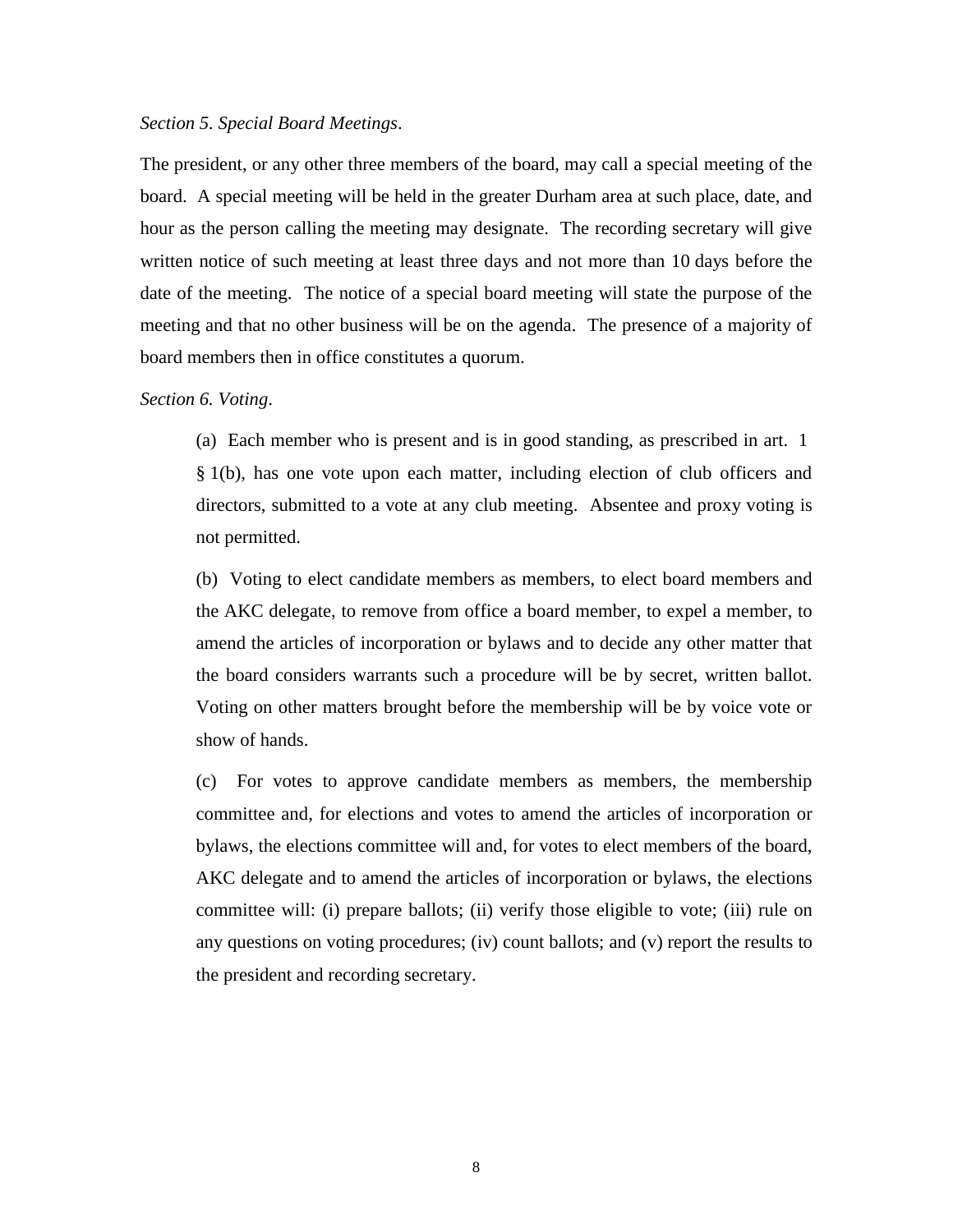#### **Article III.**

# **Directors, Officers and**

# **Other Positions of Responsibility**

#### <span id="page-8-1"></span><span id="page-8-0"></span>*Section 1. Board of Directors*.

The board comprises the club officers and four other members, each of whom is in good standing, as prescribed in art.  $1 \nless 1$  (b). Members of the board serve in office for a term of two years as provided for art. IV. The membership entrusts the general management of the affairs of the club to the board.

#### <span id="page-8-2"></span>*Section 2. Officers*.

The club officers are the president, vice president, recording secretary, corresponding secretary and treasurer The officers serve in their respective capacities with respect to the general business of the club, club meetings and board meetings.

(a) The president will preside at meetings of the club and of the board, and exercise the powers and duties usual to that office of as well as those contained in these bylaws.

(b) The vice president will exercise the powers and duties of the president in the event of the president's death, absence, or incapacity.

(c) The recording secretary will: (i) keep a record of all meetings of the club, the board and all matters as the Board may order; (ii)maintains the historical records of the club and (iii) carry out such other duties as are prescribed in these bylaws or as the board may direct.

(d) The corresponding secretary will (i) be in charge of incoming and outgoing club correspondence; (ii) notify members of meetings; (iii) act as membership chairman if that position is vacant; (iv) notify officers and directors of their election to office; and (v) carry out such other duties as are prescribed in these bylaws or as the board may direct. The corresponding secretary will serve as the registered agent of the Durham Kennel Club, Incorporated and will insure compliance with legal and other requirements associated with the club's status as a North Carolina nonprofit corporation.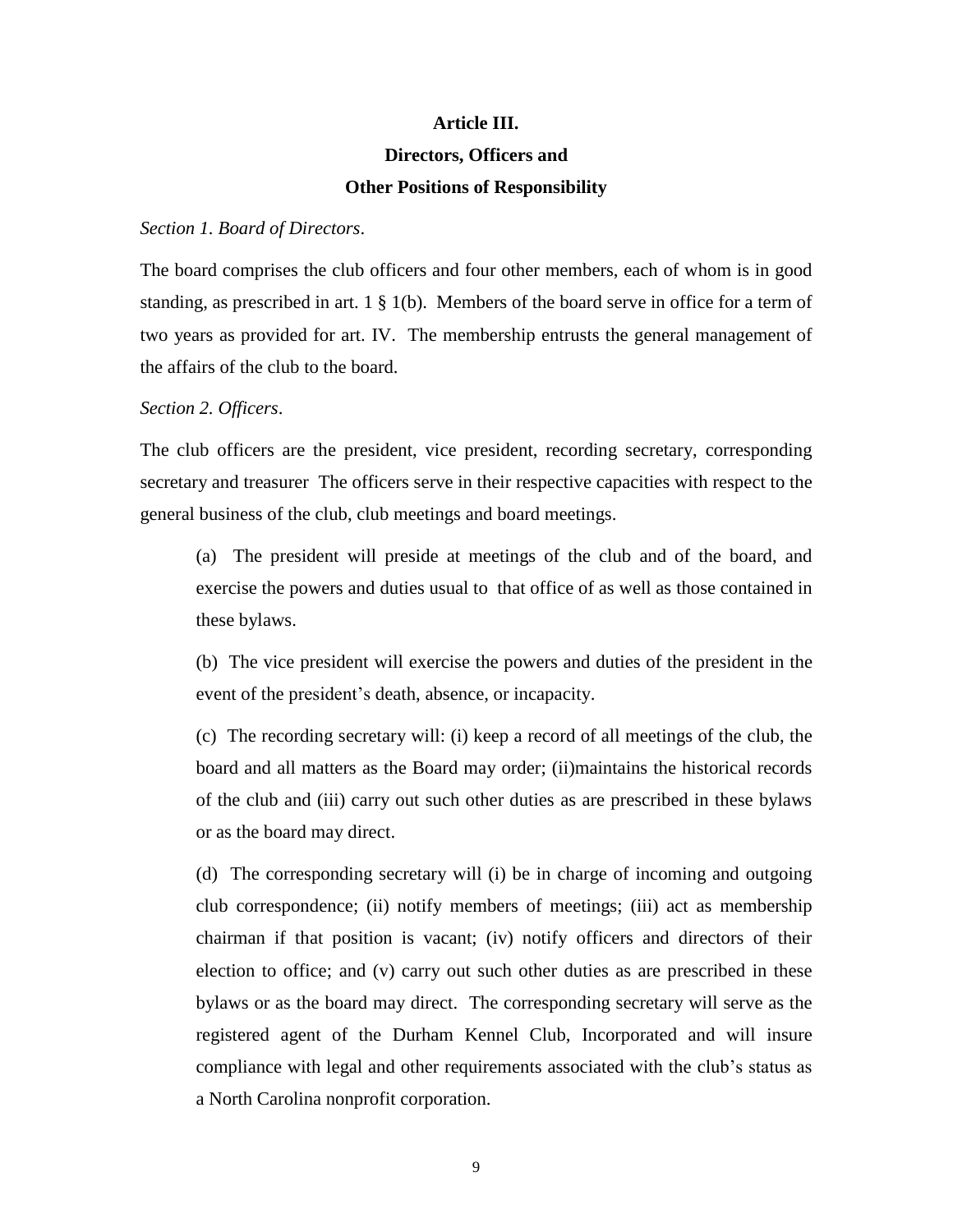(e) The treasurer will: (i) collect and receive all funds due or belonging to the club; (ii) in a timely manner deposit such funds in a bank designated by the board; (iii) in the name of the club, disburse club funds in payment of proper obligations of the club; (iv) reconcile all club financial accounts; (v) follow-up on all outstanding receivables and disbursements in a timely manner; (vi) report at every board and club meeting on the cash position and outstanding debt of the club; (vii) assist the finance committee in the preparation of quarterly financial statements including a balance sheet, income statement and a schedule of capital acquisitions and disposals; (viii) assist the finance committee in preparing a budget for presentation to the board for approval at the August board meeting and the membership at the September club meeting; and (ix) prepare and file the club's income tax returns and all other related filings. The treasurer's books and accounts will be at all times open to inspection by the board. The board may require that the treasurer be bonded in such amount as the board may determine.

## <span id="page-9-0"></span>*Section 3. Limitation on Incumbency*.

No person may serve in any officer position for more than two consecutive terms.

### <span id="page-9-1"></span>*Section 4. Assistants to the Secretaries and the Treasurer*.

The board may appoint a member to serve as an assistant recording or corresponding secretary or assistant treasurer. Such an assistant is not a member of the board and does not have board voting privileges. Such an appointee serves at the pleasure of the board.

#### <span id="page-9-2"></span>*Section 5. AKC Delegate*.

Members will elect a member as delegate to represent the club in proceedings of the AKC. The election and term of the AKC delegate will be the same as for officers and other members of the board as prescribed in art. IV. The AKC delegate is not an officer or a member of the board. A member may serve as an officer or board member and as AKC delegate at the same time.

# <span id="page-9-3"></span>*Section 6. Staggered Terms of Members of the Board of Directors.*

The members of the board of directors serve staggered two year terms. The president, vice president, treasurer and two of the non-officer members of the board will be elected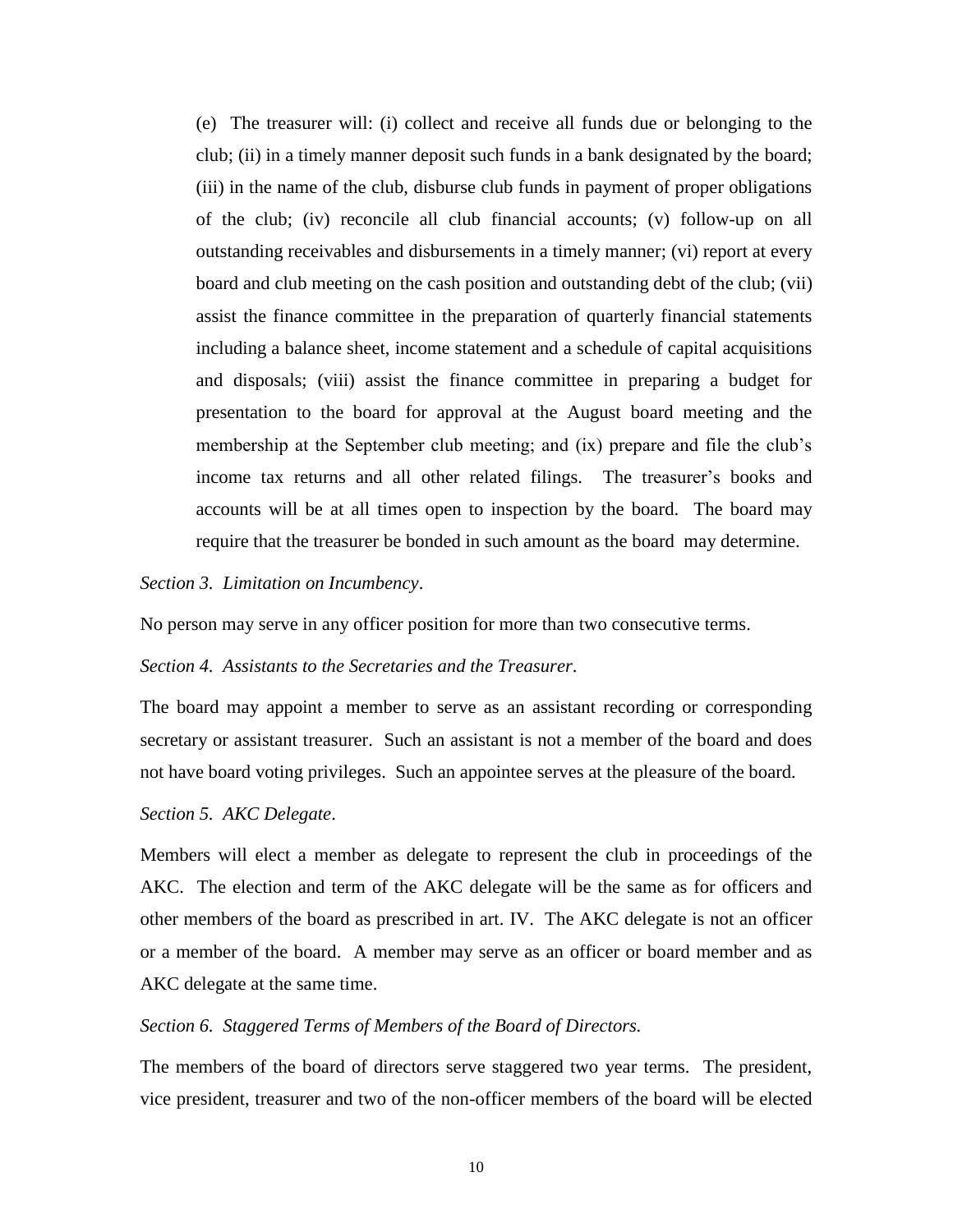in one year. The recording secretary, corresponding secretary, the AKC delegate and the remaining two of the non-officer members of the board will be elected in the succeeding year. In the first election occurring after the adoption of an amendment to the bylaws establishing staggered terms, the president, vice president, treasurer, and two of the nonofficer members of the board will be elected to two year terms and the recording secretary, corresponding secretary, the AKC delegate and the remaining two of the nonofficer members of the board will be elected to a special, transitional one year term.

# <span id="page-10-0"></span>*Section 7. Removal from Office*.

Any group of members comprising at least ten percent of the voting membership may request the removal from office of a board member by filing a written petition with the recording secretary. The petition will identify the board member or members who are the subject of the petition and the grounds alleged to justify such removal. The recording secretary will notify the membership that a petition for removal has been filed at least ten days before the meeting at which the petition will be considered. The petitioning members and the subject board member(s) will be heard in person and may present evidence, including the testimony of witnesses. The petitioning members will present their alleged grounds for removal first. The subject board member(s) will then present any case in defense. At the completion of the presentation of the petitioners' case and board member(s) defense the membership will consider the removal of each subject board member separately, taking into account such evidence as may have been introduced, and vote to retain in or remove that member in office. The vote of a majority of the members present and voting is required to remove a board member from office.

#### <span id="page-10-1"></span>*Section 8. Vacancies*.

The board will fill any vacancy that may occur on the board by a majority vote of the members of the board. The board will take this action at the first regular board meeting following the occurrence of such vacancy or at a special meeting of the board called for that purpose. The vice president will fill a vacancy occurring in the office of president and the board will fill the resulting vacancy in the office of vice president in the manner prescribed above for other vacancies on the board. A member who becomes a member of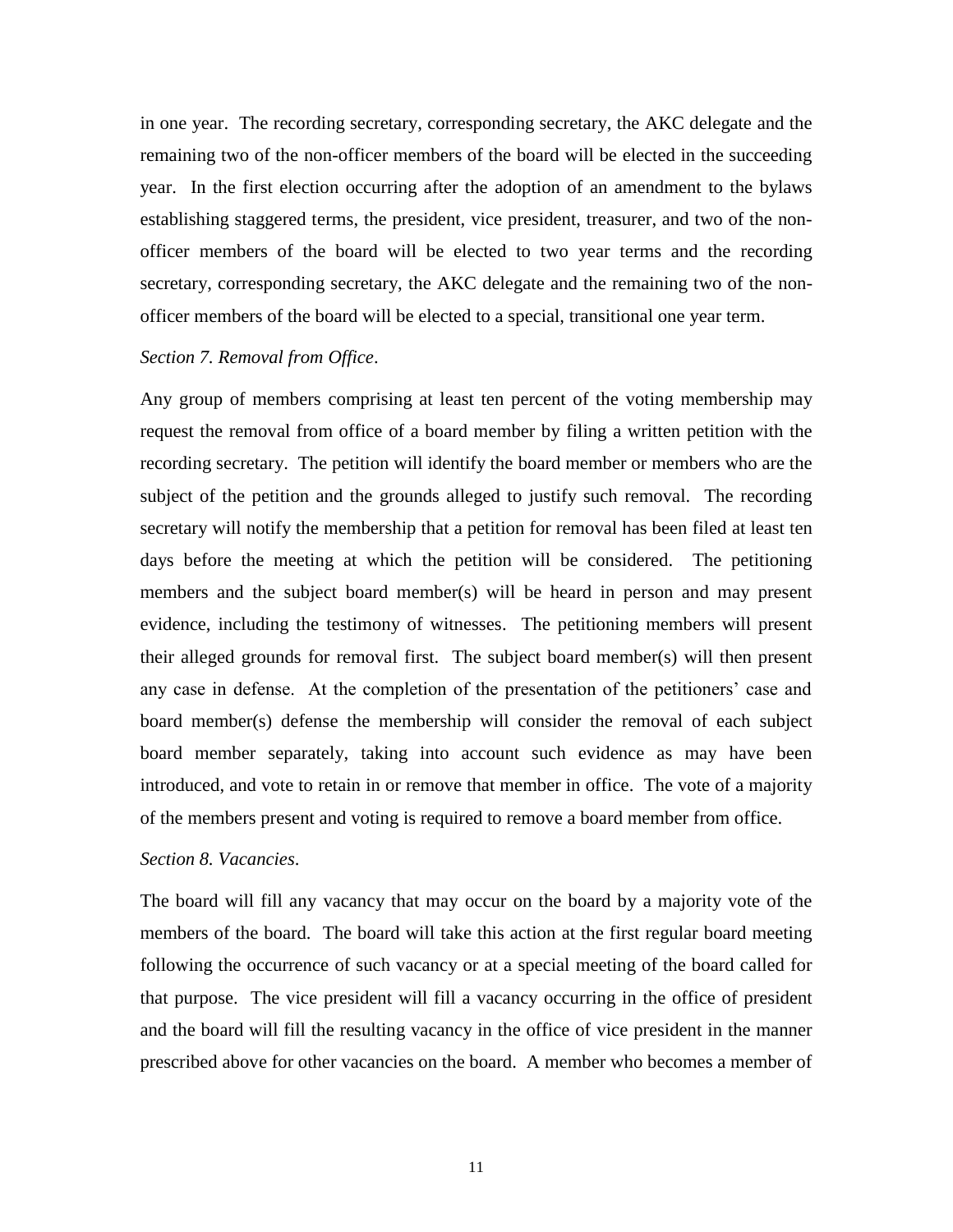<span id="page-11-0"></span>the board by filling a vacancy on the board will serve the entire remaining term of the member replaced, even if there is an election before the end of that term.

# **Article IV. Elections**

# <span id="page-11-1"></span>*Section 1. Annual Meeting*.

The annual meeting is the club meeting held in of May of each year at which certain of the officers, other board members and the AKC delegate are elected from among those nominated in accordance with § 4 of this article. Those elected will take office immediately upon the conclusion of the election. Each departing officer will turn over to his successor in office all properties and records relating to that office within 30 days after the election.

<span id="page-11-2"></span>*Section 2. Nomination of Candidates.*

(a) During the year preceding the annual meeting, the elections committee will nominate as many candidates as it deems advisable for the officers, the four other positions on the board and the AKC delegate.

(b) The elections committee will present its slate of nominees, together with the written consent of those nominees, to the recording secretary before 15 January of the year in which an election is held. The corresponding secretary will cause to have the committee's slate published in the February edition of the club newsletter.

(c) At the April club meeting, the recording secretary will read the elections committee's slate of nominees and then any nominations received from other members. The president will then open the meeting to nominations from the floor, at which time any member in attendance may nominate additional candidates for any elected position. A candidate nominated from the floor must signify his willingness to be a candidate, either in person at the meeting or by a written statement presented to the recording secretary at the meeting.

(d) The provisions of this section are the sole means for nominating candidates for officers, other members of the board and the AKC delegate. Except for the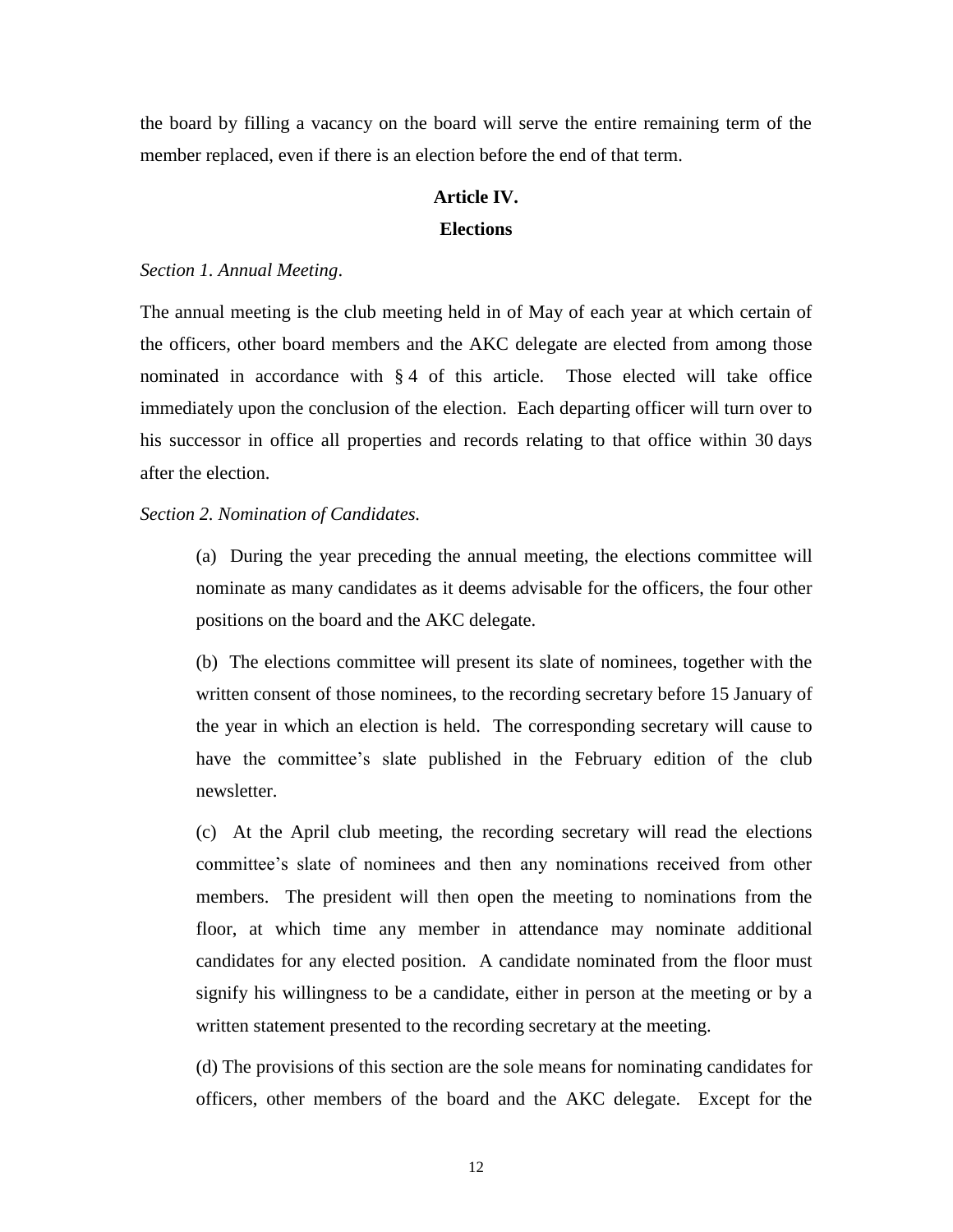position of AKC delegate, no person may be a candidate for more than one position. A nominee on the elections committee's slate is eligible only for election to the position to which the committee has nominated that nominee.

#### <span id="page-12-0"></span>*Section 3. Elections*.

Election voting will be conducted in accordance with art. II  $\S$  6. The candidate receiving the greatest number of votes for each officer position is elected. Of the candidates for the remaining positions on the board, the two who receive the greatest number of votes for such positions are elected.

# **Article V. Committees**

## <span id="page-12-2"></span><span id="page-12-1"></span>*Section 1*. *General*.

The board may appoint standing committees to assist it in the efficient management and administration of the club. The board has final authority over such committees and their work. The board may appoint ad hoc committees to assist it on particular short-term projects. The board may terminate any committee appointment upon written notice to the appointee.

#### <span id="page-12-3"></span>*Section 2. Membership Committee*.

The board will appoint a membership committee chairman, who in turn will assemble a committee of sufficient number to accomplish the work of the committee. The chairman will (a) prepare membership application forms for approval by the board; (b) distribute application forms to prospective members; (c) perform the functions in voting on new members prescribed by art. II  $\S 6$  for the membership committee; (d) turn over dues remittances received to the treasurer; (e) keep an accurate and current record of the names, addresses, telephone numbers, email addresses of all club members, regardless of membership class, and such other information on those members as the board may direct; and (vi) provide current membership records to the corresponding secretary and other members of the board as the board may direct.

# <span id="page-12-4"></span>*Section 3. Elections Committee*.

In June of each year, the board will appoint an elections committee chairman. The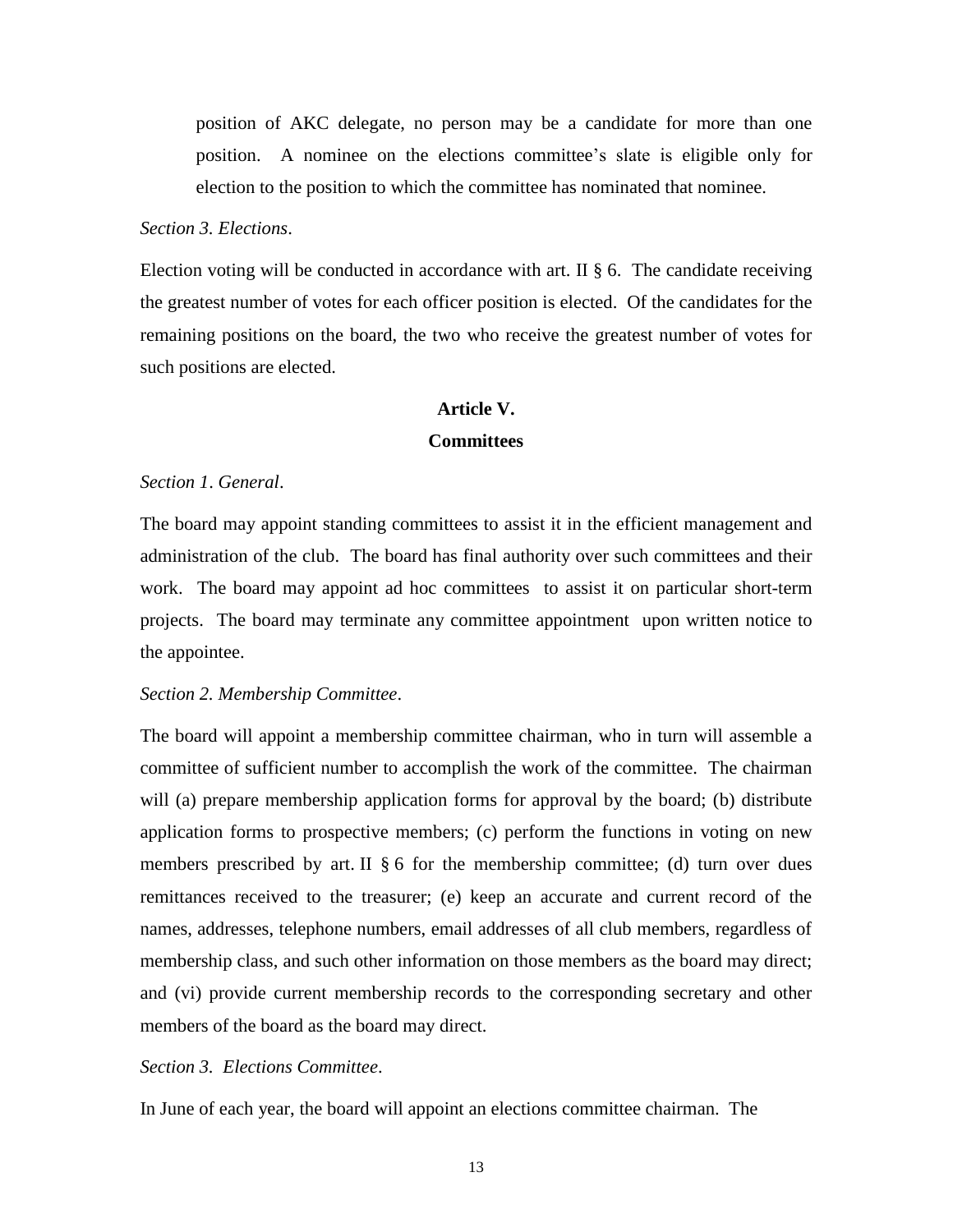committee chairman will then assemble a committee of no fewer than five members, no more than one of whom may be a member of the board. The committee performs the functions specified in art. II  $\S$  6 and art. IV  $\S$  2.

#### <span id="page-13-0"></span>*Section 4. Finance Committee*.

The board will appoint a finance committee. This committee will (1) develop financial policies and procedures for approval of the board; (ii) maintain a manual containing approved financial policies and procedures; (iii) annually in May and upon a change of treasurer, perform and audit of the club's financial records; (iv) with the treasurer's assistance, prepare quarterly financial statements including a balance sheet, income statement and a schedule of capital acquisitions and disposals; (v) with the assistance of the treasurer, prepare a budge for presentation to the board for approval at the August board meeting and the membership at the September club meeting. In the conduct of the audit, the committee will verify that cash receipts and disbursements are properly documented and recorded, that financial policies and procedures are complied with and that financial accounts are properly reconciled. The board may engage an independent financial professional to assist the finance committee in the audit. If a change in treasurer is incident to an election, the annual audit may also serve as the audit incident to change in treasurer.

# **Article VI. Discipline**

## <span id="page-13-2"></span><span id="page-13-1"></span>*Section 1. AKC Suspension*.

The suspension of a member of any class from any privileges of the AKC will result in suspension of that member's privileges in the club for a like period.

#### <span id="page-13-3"></span>*Section 2. Complaint*.

Any member may lodge a formal complaint against another member of any class for alleged misconduct prejudicial to the best interests of the club. The complaining member will file the written complaint, in duplicate, including specifics of the misconduct alleged with the recording secretary. A deposit of \$25.00 must accompany the complaint, The deposit will be forfeited if the board, following a hearing, decides that the complaint is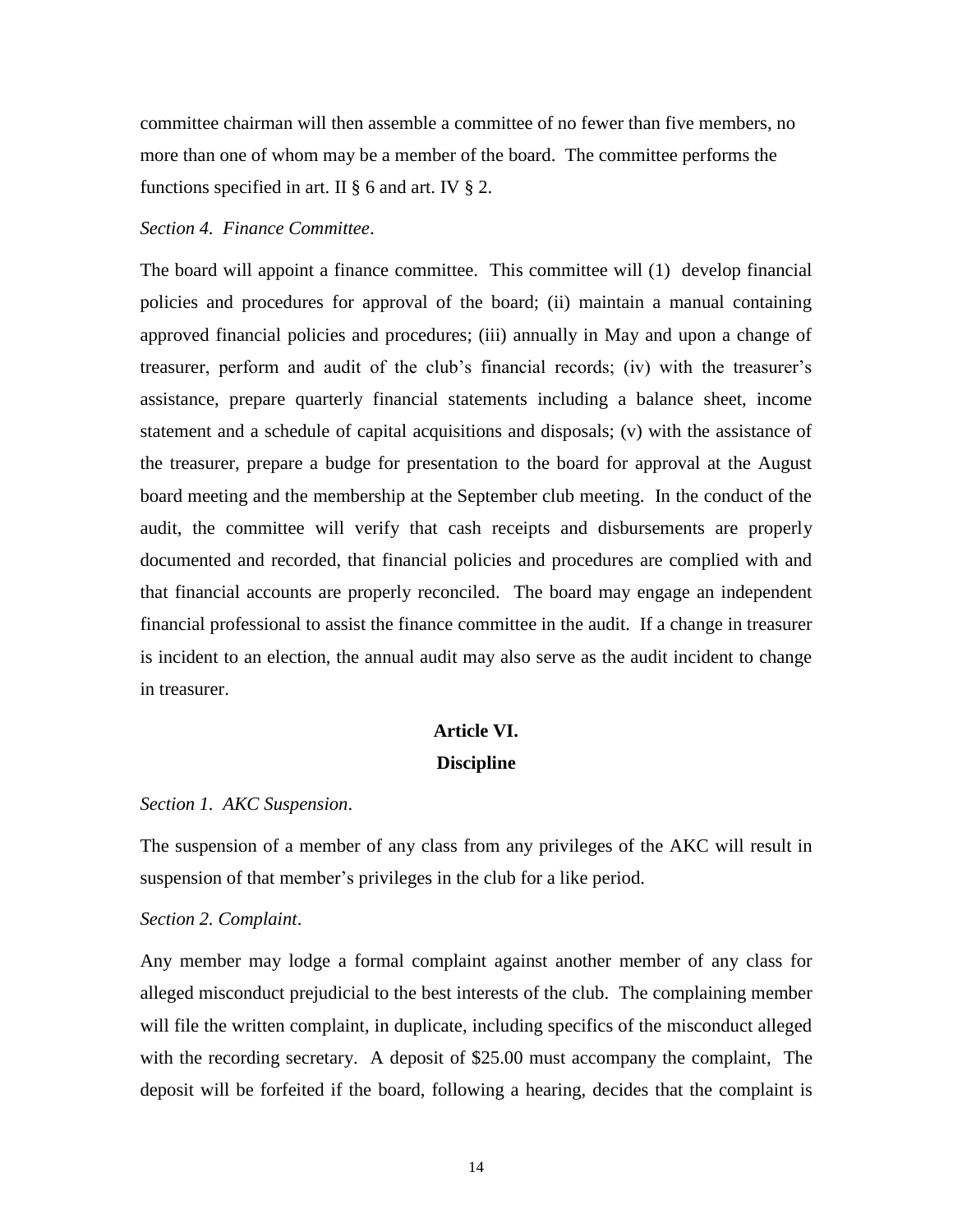without merit. The corresponding secretary will send a copy of the charges to each board member or present them at a meeting of the board. Upon receipt of the complaint, the board will first consider whether the conduct alleged in the complaint, if true, constitutes conduct prejudicial to the best interests of the club. If the board determines that the complaint does not allege conduct that is prejudicial to the best interests of the club, it will take no further action and the matter is closed. If the board determines that the alleged conduct, if true, is prejudicial, it will set a date for a hearing not less than three nor more than six weeks after such determination. The corresponding secretary will send a copy of the complaint to the member against whom the complaint is lodged by certified mail, return receipt requested, together with a notice of the hearing. The notice will advise the member of his right to appear and to present witnesses in his defense.

# <span id="page-14-0"></span>*Section 3. Board Hearing*.

The board may decide whether the parties may be represented by counsel. At the hearing, the complaining member first, and then the member against whom the complaint is lodged may present evidence, including witness testimony, regarding the conduct in question. Should the board find that the allegations of misconduct are true, the board may, by a majority vote of those board members present, depending on the nature and severity of the misconduct, issue a reprimand to the subject member or suspend the subject member from all privileges of the club for not more than six months from the date of the hearing. If the board considers such a reprimand or suspension to be an insufficient sanction, it may also recommend to the membership that the subject member be expelled from the club. In such case, the suspension does not restrict the suspended member's right to appear at the club meeting in which board's recommendation is considered. Immediately after the board has reached a decision, the recording secretary will put the board's findings in written form. The corresponding secretary will notify the complaining member and the member against whom the complaint was lodged of the action that the board has taken on the matter.

# <span id="page-14-1"></span>*Section 4. Expulsion*.

Expulsion of a member from the club may be accomplished only by the members at a club meeting following a board hearing and upon the board's recommendation as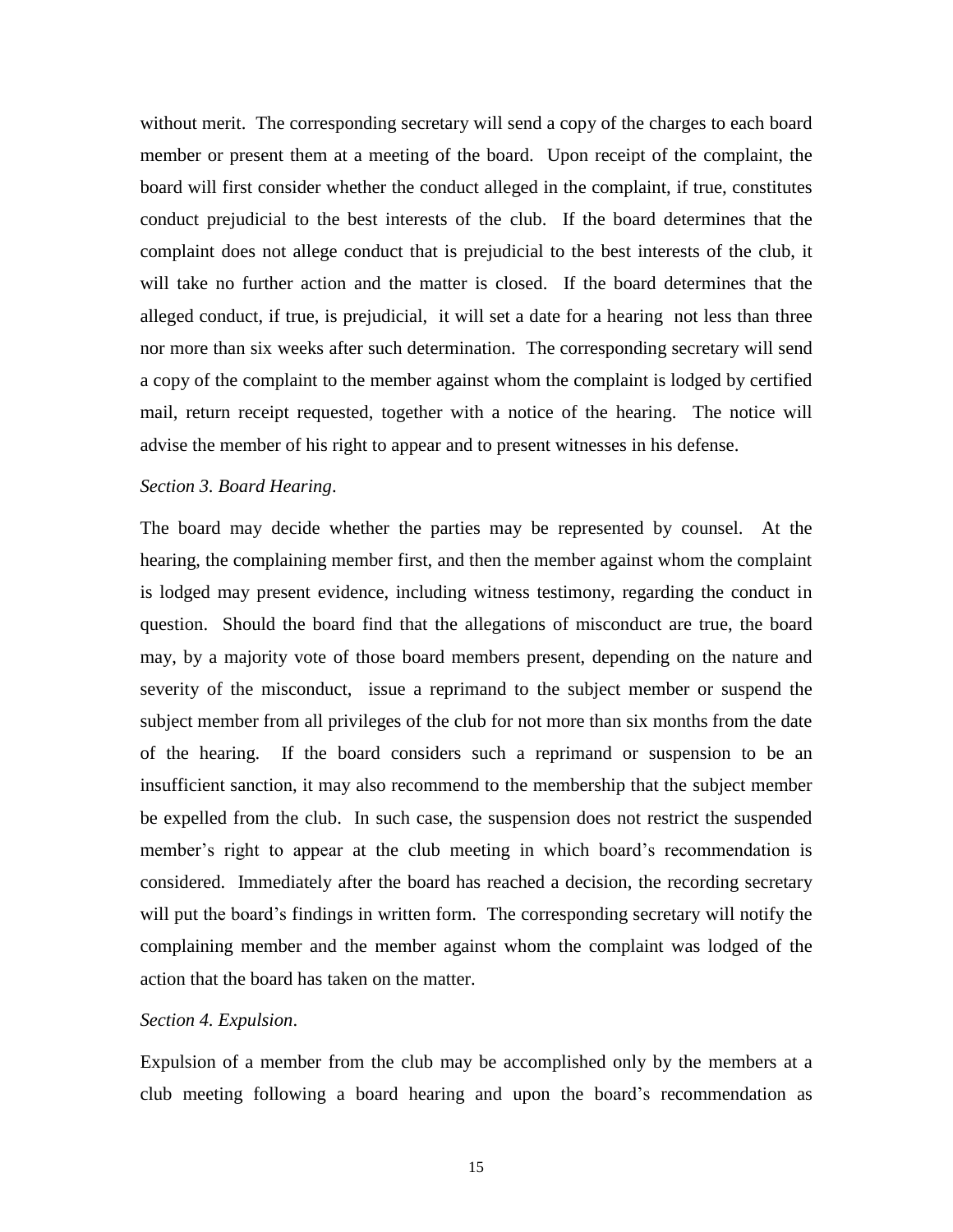provided for in § 3 of this article. Such proceedings may occur at a regular or special club meeting held within 60 days but not earlier than 30 days after the date of the board's recommendation to expel. The subject member may appear on his own behalf, though the presentation of evidence is not permitted at this meeting. The president will read the charges and the board's findings and recommendation and invite the subject member, if present, to speak on his own behalf. The members will then vote on the proposed expulsion. The vote to expel of three quarters of the members present and voting at the meeting is necessary for expulsion. If the members vote not to expel, the suspension will stand.

#### **Article VII.**

#### **Amendments**

#### <span id="page-15-1"></span><span id="page-15-0"></span>*Section 1. Proposal of Amendments.*

Any group of members comprising at least 20 percent of the voting membership may propose amendments to these bylaws by a written petition addressed to the recording secretary. The board will consider amendments proposed by such a petition. The board, on its own initiative, may also propose amendments to these bylaws. The recording secretary will cause to have published in the club newsletter such proposed amendments, together with the board's recommendation for or against adoption, no later than three months from the date when the recording secretary received the petition.

## <span id="page-15-2"></span>*Section 2. Enactment of Amendments*.

The bylaws may be amended by the affirmative vote of three quarters of the members present and voting at a regular or a special club meeting called for the purpose of amendment. Before such a vote, members must have at least two weeks to review the proposed amendments and the recommendation of the board before the date of the meeting at which the amendments will be voted upon. In the case of a vote at a regular club meeting, the recording secretary will provide this notice by causing to have published the proposed amendments and recommendation in the club newsletter. If the amendments are to be voted on at a special meeting, the recording secretary will include the proposal and recommendations included in the notice of the meeting sent to members at least two weeks before the date of the meeting.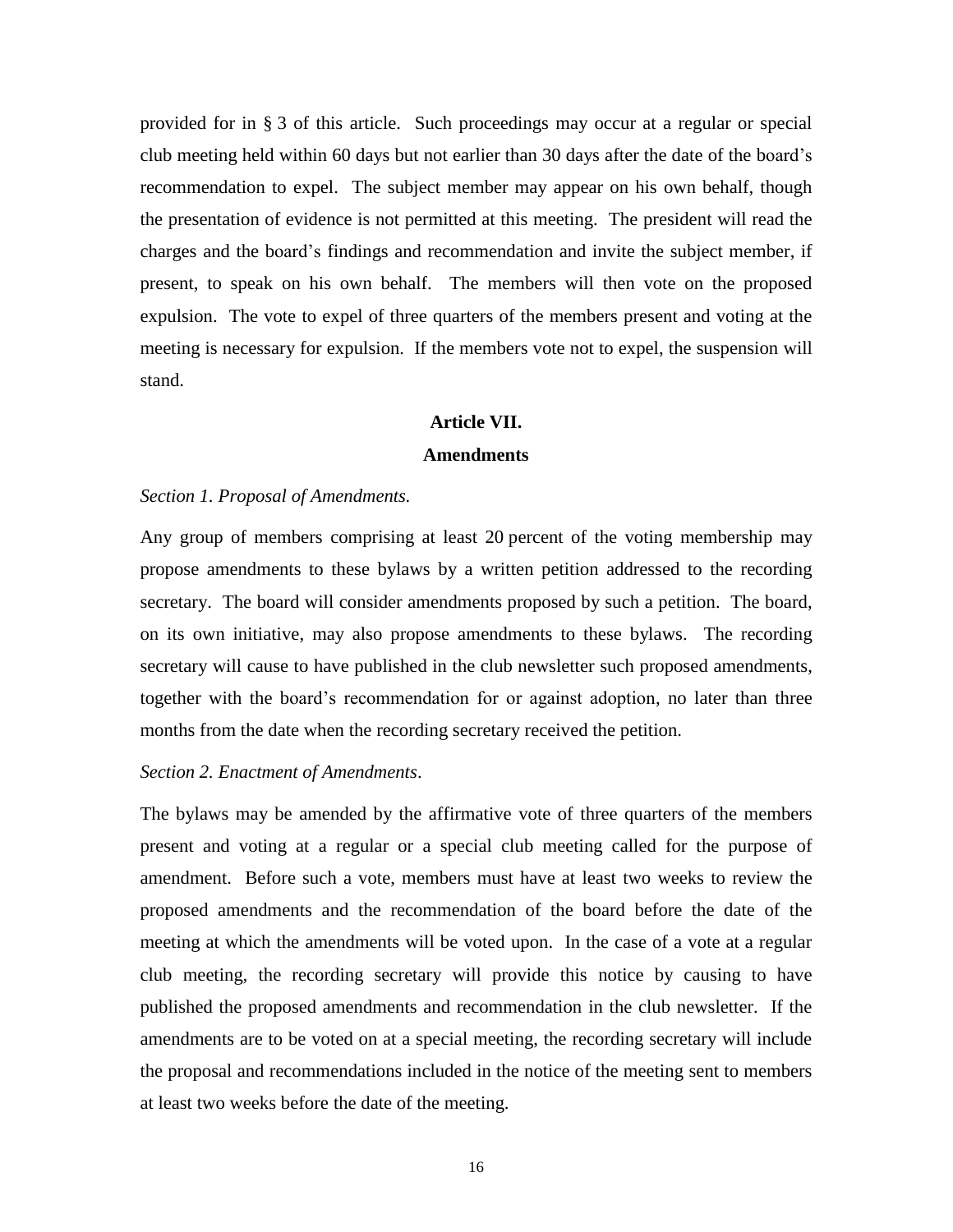#### <span id="page-16-0"></span>*Section 3. AKC Approval of Amendments*.

<span id="page-16-1"></span>No amendment to the articles of incorporation or these bylaws is effective until it has been approved by the Board of Directors of the AKC.

# **Article VIII.**

#### **Miscellaneous**

# <span id="page-16-2"></span>*Section 1. Club Year*.

The club's fiscal and membership year begins on 1 June and ends on 31 May of the following year.

### <span id="page-16-3"></span>*Section 2. Approval of Financial Transactions*.

The membership, by a majority vote, approves the annual budget at the September club meeting. The board, by a majority vote, may at other times, in exigent circumstances, incur other obligations and make other expenditures on a case basis.

## <span id="page-16-4"></span>*Section 3. Nonmember Subscriptions to the Club Newsletter*.

Nonmembers may subscribe to the club newsletter. Such a subscription to the electronic mail (email) version of the newsletter will be at no cost. A subscription to the paper version will be at a rate determined by the board based on the cost of production and mailing of the publication.

# <span id="page-16-5"></span>*Section 4. Alternative Means of Effecting Notice*.

Certain sections of these bylaws prescribe specific means of effecting notice (e.g. art. VI § 2). In all other cases, notices prescribed in these bylaws, including notices of regular and special club and board meetings, dues notices, meeting minutes and the like, may be effected via email messages. Email notification will be only be used to communicate with a member if the member receiving it has signed a written authorization, on a form approved by the board, agreeing to it as an effective means of communication between the club and the member. This agreement also will provide that: (a) the authorization is revocable; (b) it may only apply to certain types of notices; (c) the member will provide the club with a current email address; (d) inform the club of any changes to that address; and (e) the member releases the club from any liability should the member receive a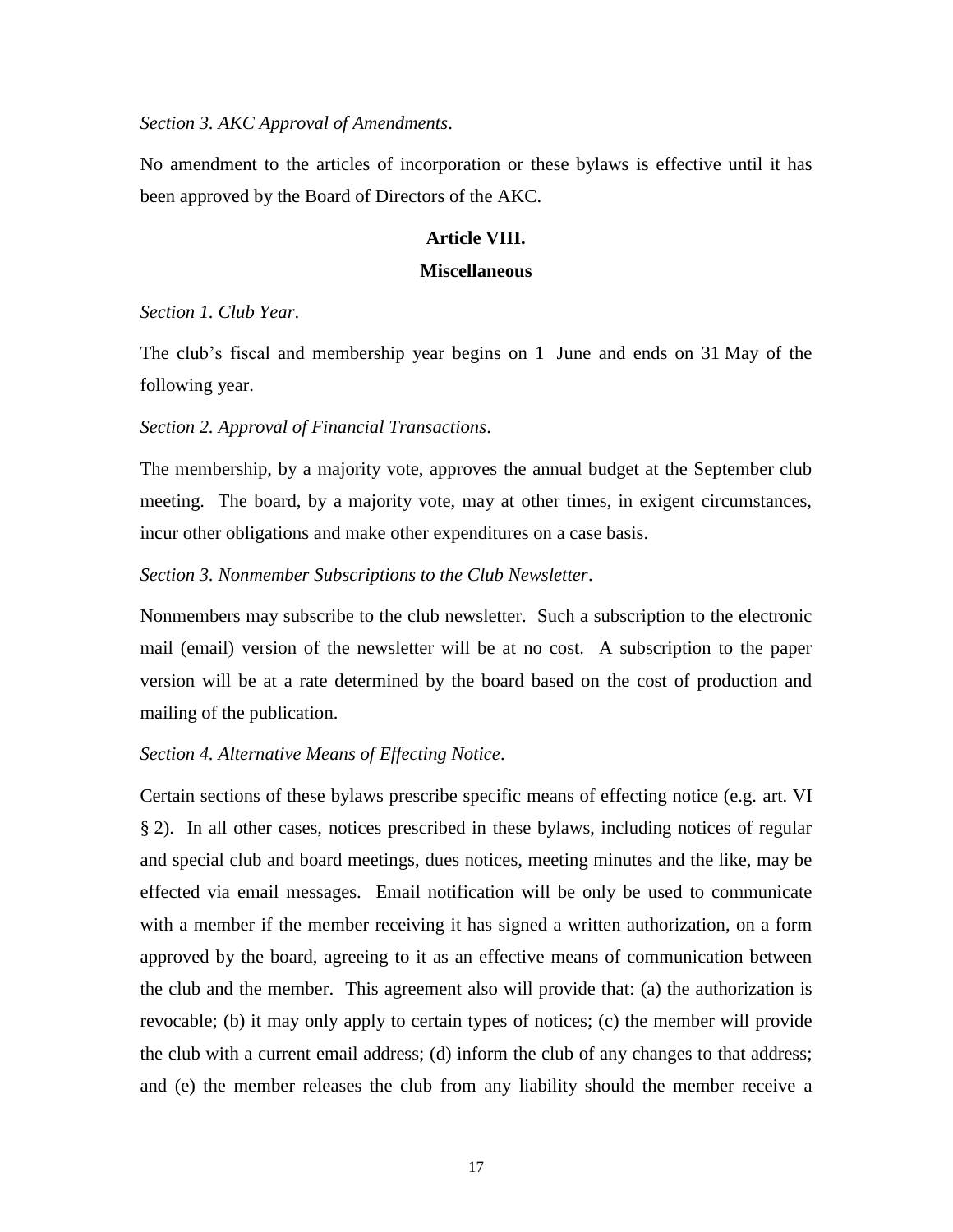notice late or fail to receive a notice due to circumstances beyond the control of the club. The membership chairman will maintain and keep current files of such agreements.

<span id="page-17-0"></span>*Section 5. Meetings of the Board via Telephonic or Audiovideo Conferencing.*

The board may hold meetings by means of telephonic or audiovideo conferences. The rules and procedures for meetings held in person apply to meeting held by electronic means.

# **Article IX. Dissolution**

<span id="page-17-1"></span>The club may be dissolved at any time by written consent of not less than three quarters of the members who are in good standing, as prescribed in art.  $1 \& 1(b)$ . In the event of the dissolution of the club, other than for purposes of reorganization, whether voluntary,. involuntary or by operation of law, none of the property of the club nor any proceeds from the sale of such property nor any other assets of the club will be distributed to any members of the club, but after payment of the debts of the club, its property and assets shall be given to a charitable organization, for the benefit of dogs, selected by the board.

# **Article X.**

# **Order of Business**

#### <span id="page-17-3"></span><span id="page-17-2"></span>*Section 1. Club Meetings*.

At club meetings, the order of business, so far as the character and nature of the meeting may permit, will be as follows:

- Roll call or signing of the attendance roll to establish the existence of a quorum
- Approval of the minutes of the last meeting as published in the club newsletter
- Report of the president
- Report of the recording secretary
- Report of the corresponding secretary
- Report of the treasurer
- Report of the AKC delegate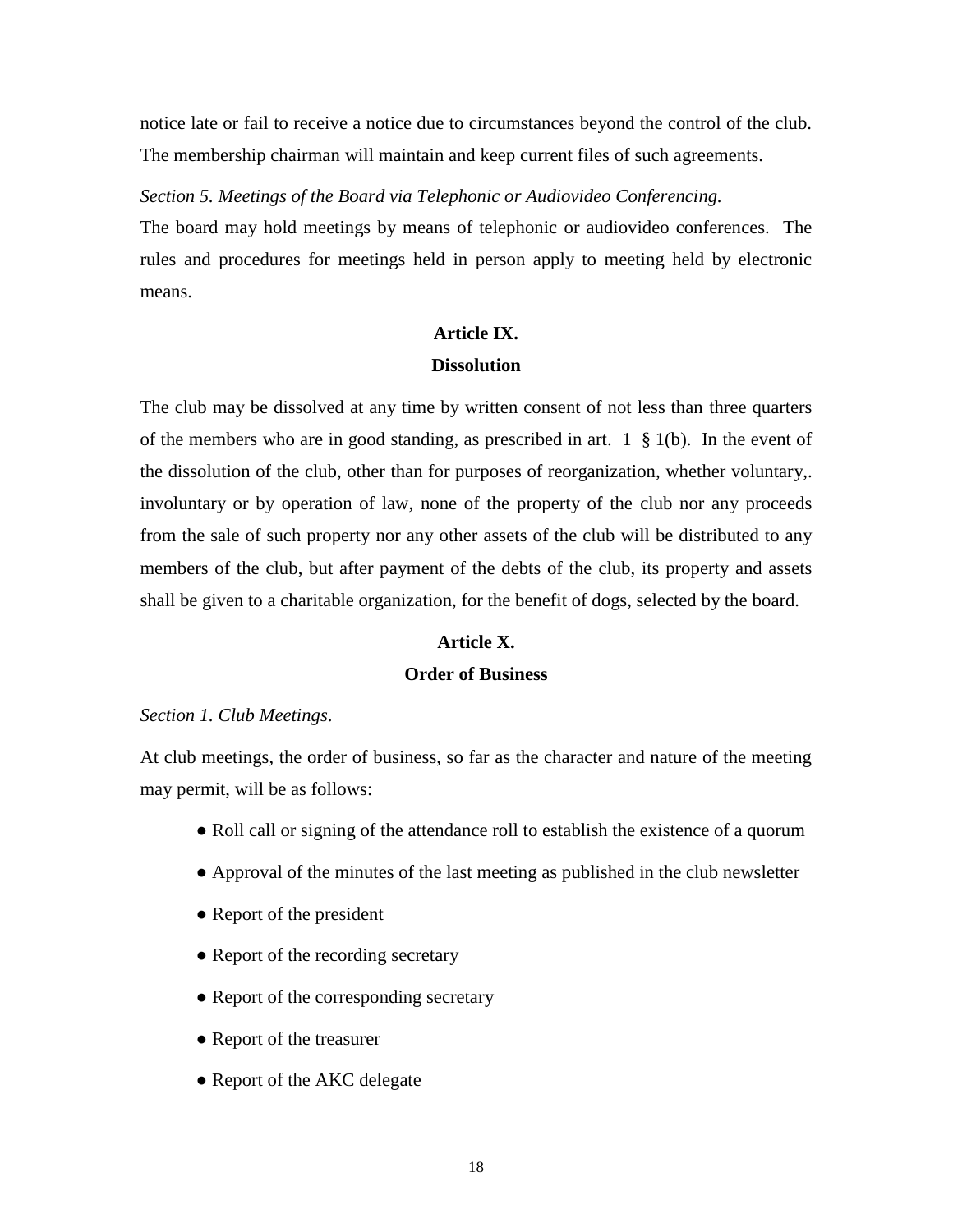- Reports of committees
- Election of board members and AKC delegate (at annual meeting)
- Election of new members
- Unfinished business
- New business
- Brags
- Adjournment

# <span id="page-18-0"></span>*Section. 2 Board Meetings*.

At meetings of the board, the order of business, unless otherwise directed by majority vote of those present, shall be as follows:

- Reading of minutes of last meeting
- Report of the president
- Report of the recording secretary
- Report of the corresponding secretary
- Report of the treasurer
- Report of AKC delegate
- Reports of committees
- Unfinished business
- New business
- <span id="page-18-1"></span>● Adjournment

## **Article IX.**

# **Parliamentary Authority**

The rules contained in the current edition of *Robert's Rules of Order Revised* will govern proceedings of the club in all cases where the rules are applicable and in which they are